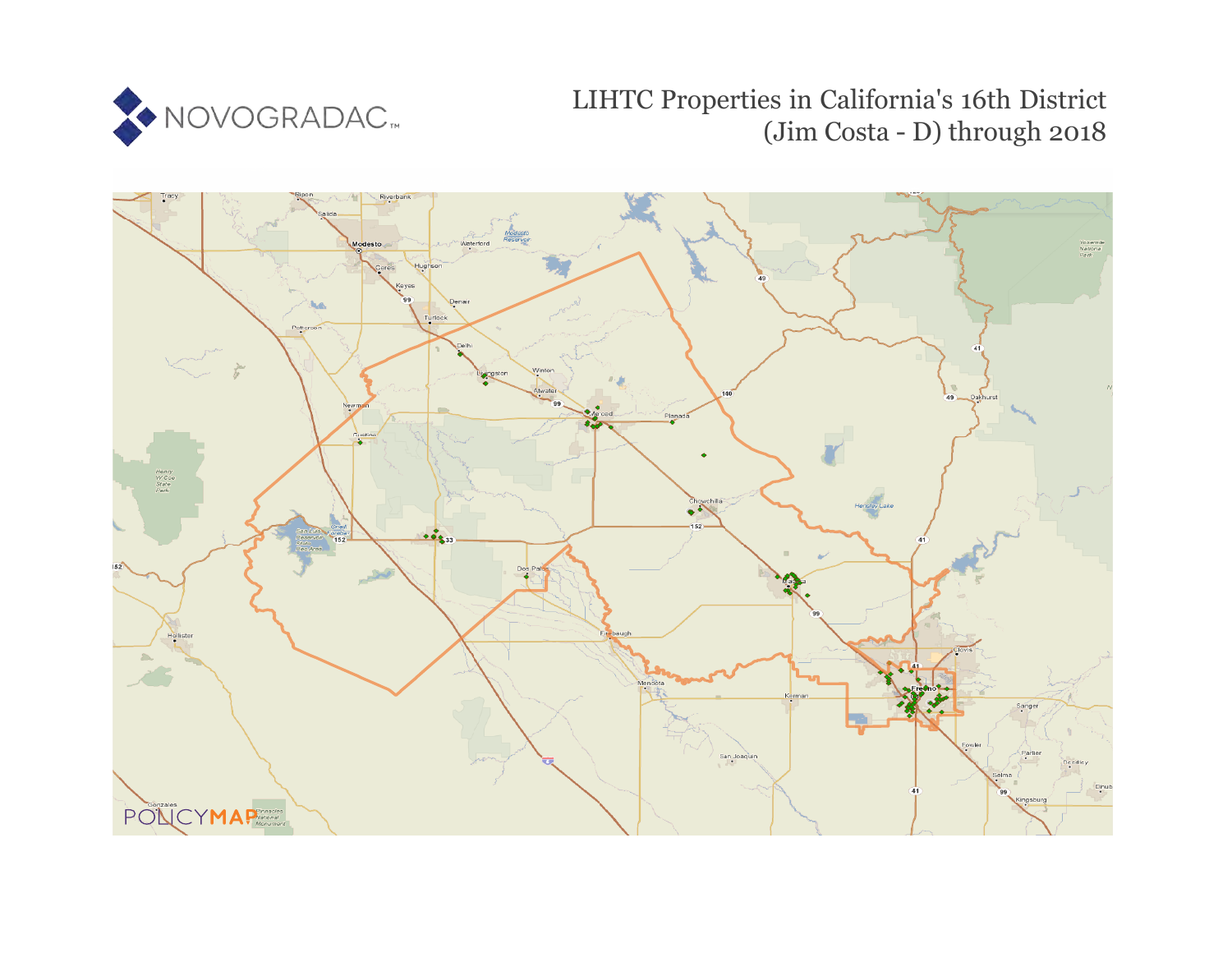| <b>Project Name</b>                          | <b>Address</b>                                  | <b>City</b>      | <b>State</b> | <b>Zip Code</b> | Nonprofit<br><b>Sponsor</b> | <b>Allocation</b><br>Year | <b>Annual</b><br><b>Allocated</b><br><b>Amount</b> | <b>Year Placed<br/>in Service</b> | <b>Construction Type</b>  | <b>Total</b><br><b>Units</b> | Low<br><b>Income</b><br><b>Units</b> | <b>Rent or</b><br><b>Income</b><br><b>Ceiling</b> | <b>Credit</b><br><b>Percentage</b> | Tax-<br><b>Exempt</b><br><b>Bond</b> | <b>HUD Multi-</b><br>Family<br><b>Financing/Rental</b><br><b>Assistance</b> |
|----------------------------------------------|-------------------------------------------------|------------------|--------------|-----------------|-----------------------------|---------------------------|----------------------------------------------------|-----------------------------------|---------------------------|------------------------------|--------------------------------------|---------------------------------------------------|------------------------------------|--------------------------------------|-----------------------------------------------------------------------------|
| CARRINGTON POINTE                            | 1985 SAN LUIS<br>ST                             | <b>LOS BANOS</b> | CA           | 93635           | $\mathbf{No}$               | 1998                      | \$292,344                                          | 1999                              | New Construction          | 80                           | 79                                   | $60\%$ AMGI                                       | $30\,\%$ present $\,$ Yes value    |                                      |                                                                             |
| <b>VALLEY VISTA APTS</b>                     | 1832 MERCED<br>ST                               | <b>MADERA</b>    | CA           | 93638           | No                          | 1997                      | \$469,972                                          | 1999                              | New Construction          | 60                           | 60                                   | 60% AMGI                                          | $70$ % present $\,$ No value       |                                      |                                                                             |
| SHERWOOD POINT<br><b>APTS</b>                | 338W<br><b>SHERWOOD</b><br><b>WAY</b>           | <b>MADERA</b>    | CA           | 93638           | $\mathbf{No}$               | 2002                      | \$596,539                                          | 2003                              | <b>New Construction</b>   | 81                           | 80                                   | 60% AMGI                                          | $70$ % present $\,$ No value       |                                      |                                                                             |
| <b>WESTGATE GARDENS 846 E</b><br><b>APTS</b> | BELGRAVIA AVE $^{\mbox{\small\textsf{FRESNO}}}$ |                  | CA           | 93706           | No                          | 2002                      | \$527,269                                          | 2003                              | Acquisition and Rehab 100 |                              | 99                                   | 60% AMGI                                          | $70$ % present $\,$ No value       |                                      |                                                                             |
| <b>ALMOND GARDEN</b><br><b>FAMILY APTS</b>   | 16240 DELHI<br>$\operatorname{AVE}$             | DELHI            | CA           | 95315           | No                          | 1990                      | \$110,688                                          | 1992                              | <b>New Construction</b>   | 31                           | $30\,$                               | 60% AMGI                                          | $70$ % present $\,$ No value       |                                      |                                                                             |
| SEQUOIA KNOLLS                               | $3207\,\mathrm{W}$<br><b>SHIELDS AVE</b>        | <b>FRESNO</b>    | CA           | 93722           | No                          | 1991                      | \$28,737                                           | 1992                              | New Construction          | 52                           | 20                                   | $50\%$ AMGI                                       | $70$ % present $\,$ No value       |                                      |                                                                             |
| <b>VINTAGE WEST APTS</b>                     | 1000 FRONT ST LIVINGSTON                        |                  | CA           | 95334           | $\mathbf{N}\mathbf{o}$      | 1990                      | \$125,369                                          | 1992                              | New Construction          | 55                           | 55                                   | $60\%$ AMGI                                       | $70$ % present $_{\rm{No}}$        |                                      |                                                                             |
| CHILDS AVENUE APTS 1296 W FIRST ST MERCED    |                                                 |                  | CA           | 95341           | No                          | 1991                      | \$96,830                                           | 1993                              | New Construction          | 27                           | 27                                   | 60% AMGI                                          | $70$ % present $\,$ No value       |                                      |                                                                             |
| <b>LE GRAND APTS</b>                         | 13171 BRICE ST LE GRAND                         |                  | CA           | 95333           | $\mathbf{N}\mathbf{o}$      | 1992                      | \$90,582                                           | 1993                              | New Construction          | 35                           | 34                                   | 60% AMGI                                          | $70$ % present $\,$ No value       |                                      |                                                                             |
| <b>SUNRISE TERRACE</b>                       | <b>601 SUNRISE</b><br>AVE                       | <b>MADERA</b>    | ${\rm CA}$   | 93638           | $\mathbf{N}\mathbf{o}$      | 1993                      | \$288,550                                          | 1993                              | <b>New Construction</b>   | ${\bf 52}$                   | ${\bf 52}$                           | 60% AMGI                                          | $70\,\%$ present $\,$ No value     |                                      |                                                                             |
| <b>MADERA VILLA APTS</b>                     | 2160 N<br><b>SCHNOOR ST</b>                     | <b>MADERA</b>    | CA           | 93637           | No                          | 1992                      | \$49,416                                           | 1993                              | New Construction          | 136                          | 28                                   | <b>50% AMGI</b>                                   | $30\,\%$ present $\,$ Yes value    |                                      |                                                                             |
| WILLOWBROOK APTS<br>$\scriptstyle\rm II$     | 1756<br>WILLOWBROOK MERCED<br>DR                |                  | CA           | 95348           | No                          | 1994                      | \$36,970                                           | 1993                              | New Construction          | 96                           | 22                                   | $50\%$ AMGI                                       | $30\,\%$ present $\,$ Yes value    |                                      |                                                                             |
| <b>ALMOND GARDEN</b><br><b>ELDERLY APTS</b>  | 16200 DELHI<br><b>AVE</b>                       | <b>DELHI</b>     | CA           | 95315           | No                          | 1993                      | \$52,965                                           | 1994                              | <b>New Construction</b>   | 34                           | 33                                   | 60% AMGI                                          | $70\,\%$ present $\,$ No value     |                                      |                                                                             |

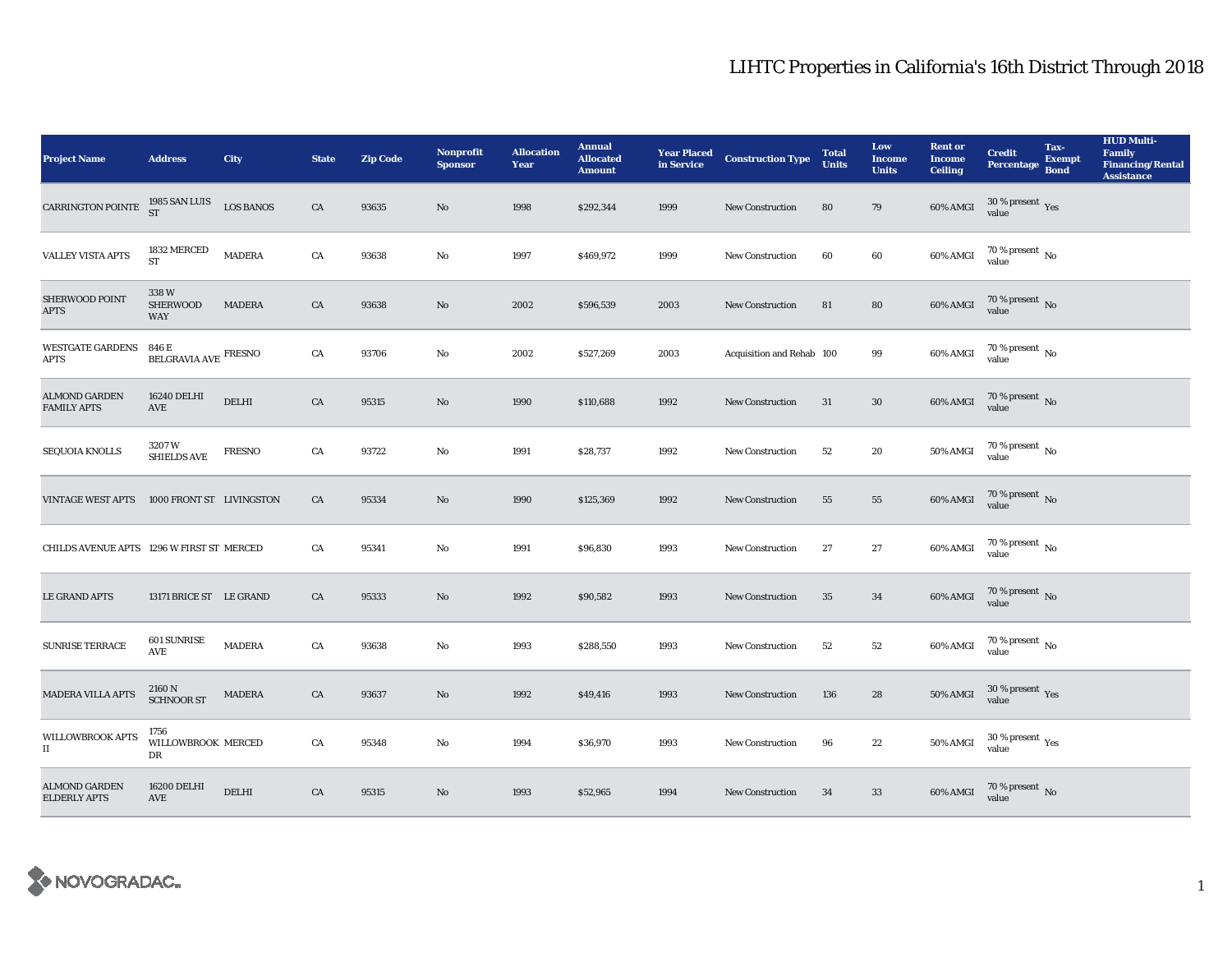| <b>Project Name</b>                                                    | <b>Address</b>                                  | City             | <b>State</b> | <b>Zip Code</b> | Nonprofit<br><b>Sponsor</b> | <b>Allocation</b><br>Year | <b>Annual</b><br><b>Allocated</b><br><b>Amount</b> |                      | <b>Year Placed Construction Type</b><br>in Service <b>Construction</b> Type | <b>Total</b><br><b>Units</b> | Low<br><b>Income</b><br><b>Units</b> | <b>Rent</b> or<br><b>Income</b><br><b>Ceiling</b> | <b>Credit</b><br><b>Percentage</b>      | Tax-<br><b>Exempt</b><br><b>Bond</b> | <b>HUD Multi-</b><br>Family<br><b>Financing/Rental</b><br><b>Assistance</b> |
|------------------------------------------------------------------------|-------------------------------------------------|------------------|--------------|-----------------|-----------------------------|---------------------------|----------------------------------------------------|----------------------|-----------------------------------------------------------------------------|------------------------------|--------------------------------------|---------------------------------------------------|-----------------------------------------|--------------------------------------|-----------------------------------------------------------------------------|
| <b>CASA DEL SOL</b>                                                    | 9370 BIGLER DR PLANADA                          |                  | CA           | 95365           | No                          | 1998                      | \$367,585                                          | 2000                 | <b>New Construction</b>                                                     | 54                           | ${\bf 53}$                           | 60% AMGI                                          | 70 % present $\,$ No $\,$<br>value      |                                      |                                                                             |
| <b>CREEKSIDE APTS</b>                                                  | 1601 CREEKSIDE MADERA<br>DR                     |                  | ${\rm CA}$   | 93638           | No                          | 1998                      | \$707,049                                          | 2000                 | New Construction                                                            | 81                           | 80                                   | 60% AMGI                                          | $70$ % present $\,$ No value            |                                      |                                                                             |
| PARKS AT FIG GARDEN                                                    | $4085$ N FRUIT AVE                              | <b>FRESNO</b>    | CA           | 93705           | No                          | 1999                      | \$636,144                                          | 2000                 | Acquisition and Rehab 365                                                   |                              | 365                                  | 60% AMGI                                          | $30\,\%$ present $\,$ Yes value         |                                      |                                                                             |
| <b>LAUREL GLEN</b>                                                     | 777<br>LOUGHBOROUG MERCED<br>H <sub>DR</sub>    |                  | CA           | 95348           | No                          | 2000                      | \$238,501                                          | 2000                 | Acquisition and Rehab 128                                                   |                              | 127                                  | 60% AMGI                                          | $30\,\%$ present $\,\mathrm{Yes}$ value |                                      |                                                                             |
| <b>HERITAGE VILLAGE</b><br>APTS                                        | 1156 SAN LUIS<br>${\cal ST}$                    | <b>LOS BANOS</b> | CA           | 93635           | No                          | 2003                      | \$123,192                                          | 2004                 | Acquisition and Rehab 50                                                    |                              | 49                                   | 60% AMGI                                          | $30\,\%$ present $\,$ Yes value         |                                      |                                                                             |
| ROSS GARDENS APTS                                                      | 2533 N MARKS<br><b>AVE</b>                      | <b>FRESNO</b>    | CA           | 93722           | $\mathbf{N}\mathbf{o}$      | 1992                      | \$815,676                                          | 1994                 | <b>New Construction</b>                                                     | 140                          | 140                                  | 60% AMGI                                          | $70$ % present $\,$ No value            |                                      |                                                                             |
| SUNSHINE FINANCIAL 3460 N<br><b>GROUP II</b>                           | <b>BRAWLEY AVE</b>                              | <b>FRESNO</b>    | CA           | 93722           | No                          | 1993                      | \$102,960                                          | 1994                 | <b>New Construction</b>                                                     | 14                           | 14                                   | 60% AMGI                                          | 70 % present $\hbox{~No}$<br>value      |                                      |                                                                             |
| <b>ANNADALE HOUSING</b><br><b>PROJECT</b>                              | 949 E<br>ANNADALE AVE FRESNO                    |                  | CA           | 93706           | $\mathbf{N}\mathbf{o}$      | 1993                      | \$183,934                                          | 1995                 | Acquisition and Rehab 222                                                   |                              | 222                                  | 60% AMGI                                          | $70$ % present $\,$ No value            |                                      |                                                                             |
| CHOWCHILLA<br><b>GARDEN APTS</b>                                       | 300 MYER DR                                     | CHOWCHILLA       | CA           | 93610           | No                          | 1994                      | \$301,755                                          | 1995                 | <b>New Construction</b>                                                     | 54                           | $53\,$                               | 60% AMGI                                          | $70$ % present $\,$ No value            |                                      |                                                                             |
| LAKEWOOD TERRACE<br><b>APTS</b>                                        | 1995 N LAKE ST MADERA                           |                  | CA           | 93638           | $\mathbf{N}\mathbf{o}$      | 1993                      | \$413,187                                          | 1995                 | New Construction                                                            | 76                           | 76                                   | 60% AMGI                                          | $70\,\%$ present $\,$ No value          |                                      |                                                                             |
| <b>PEACHBROOK</b>                                                      | 815 N PEACH<br>$\mathbf{A}\mathbf{V}\mathbf{E}$ | <b>FRESNO</b>    | CA           | 93727           |                             | 1988                      | \$0                                                | Insufficient<br>Data | Not Indicated                                                               | 38                           | 38                                   |                                                   | Not<br>Indicated                        |                                      |                                                                             |
| <b>TIOGA APTS</b>                                                      | 1715 N ST                                       | <b>MERCED</b>    | CA           | 95340           |                             | 1988                      | \$0\$                                              | Insufficient<br>Data | Not Indicated                                                               | 90                           | 90                                   |                                                   | Not<br>Indicated                        |                                      |                                                                             |
| FRESNO RENTAL<br><b>ASSISTANCE</b><br><b>DEMONSTRATION</b><br>(SITE A) | 4216 E<br><b>HAMILTON AVE</b>                   | <b>FRESNO</b>    | CA           | 93702           |                             | 2013                      | $\$0$                                              | Insufficient<br>Data | Not Indicated                                                               | 193                          | 0                                    |                                                   | Not<br>Indicated                        |                                      |                                                                             |

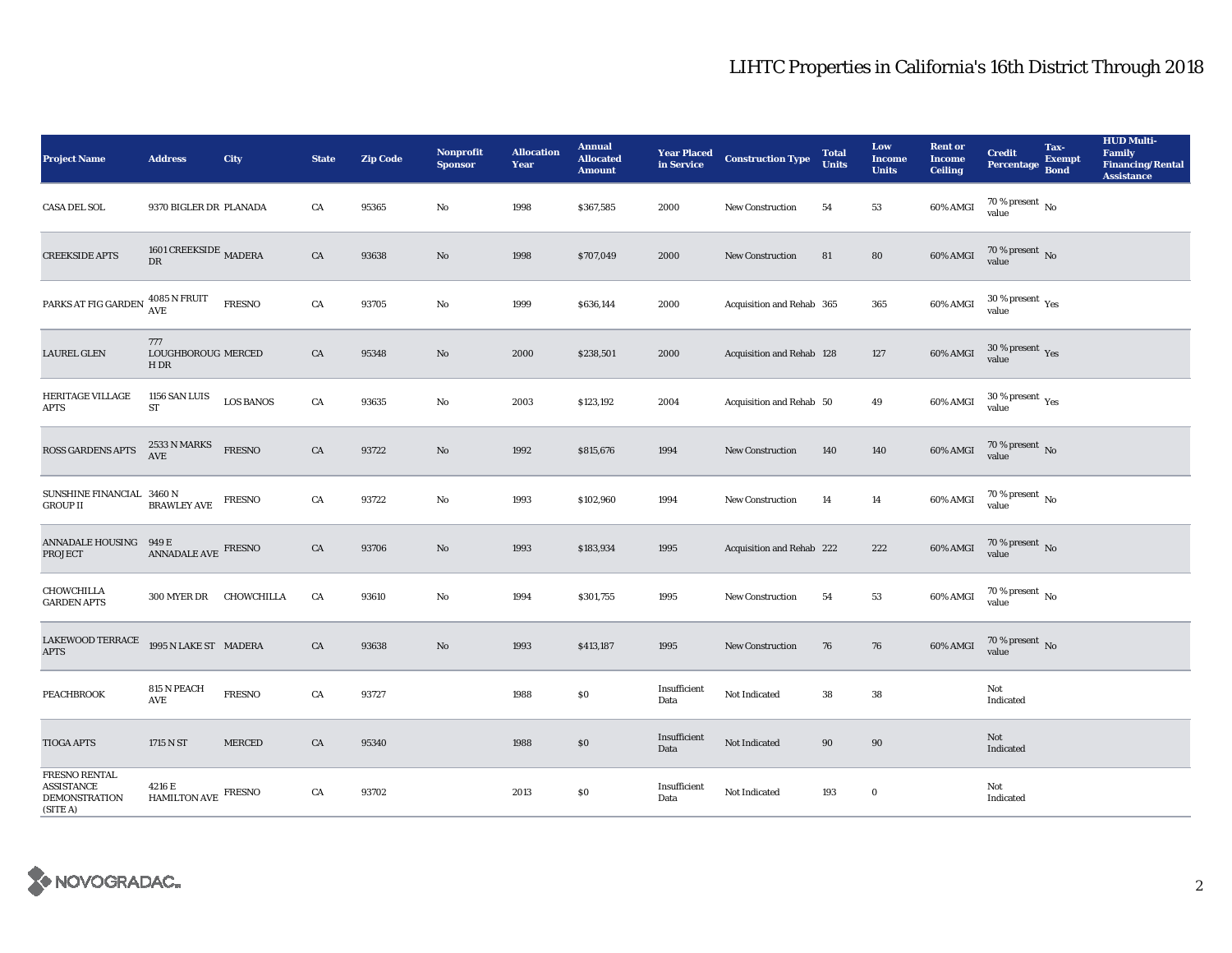| <b>Project Name</b>                       | <b>Address</b>                                         | City              | <b>State</b> | <b>Zip Code</b> | Nonprofit<br><b>Sponsor</b> | <b>Allocation</b><br>Year | <b>Annual</b><br><b>Allocated</b><br><b>Amount</b> |                      | <b>Year Placed Construction Type</b><br>in Service | <b>Total</b><br><b>Units</b> | Low<br><b>Income</b><br><b>Units</b> | <b>Rent or</b><br><b>Income</b><br><b>Ceiling</b> | <b>Credit</b><br><b>Percentage</b> | Tax-<br><b>Exempt</b><br><b>Bond</b> | <b>HUD Multi-</b><br><b>Family</b><br><b>Financing/Rental</b><br><b>Assistance</b> |
|-------------------------------------------|--------------------------------------------------------|-------------------|--------------|-----------------|-----------------------------|---------------------------|----------------------------------------------------|----------------------|----------------------------------------------------|------------------------------|--------------------------------------|---------------------------------------------------|------------------------------------|--------------------------------------|------------------------------------------------------------------------------------|
| <b>GATEWAY TERRACE</b>                    | 402 LESHER DR MERCED                                   |                   | CA           | 95341           |                             | Insufficient<br>Data      | $\$0$                                              | Insufficient<br>Data | Not Indicated                                      | 132                          | $\mathbf 0$                          |                                                   | Not<br>Indicated                   |                                      |                                                                                    |
| LIVINGSTON FAMILY<br><b>APTS</b>          | <b>1972 MAIN ST</b>                                    | LIVINGSTON        | ${\rm CA}$   | 95334           |                             | 2012                      | \$0                                                | Insufficient<br>Data | Not Indicated                                      | 49                           | $\bf{0}$                             |                                                   | Not<br>Indicated                   |                                      |                                                                                    |
| 3613 E CLAY AVE                           | <b>3613 E CLAY</b><br>AVE                              | <b>FRESNO</b>     | ${\rm CA}$   | 93702           |                             | 1988                      | $\$0$                                              | Insufficient<br>Data | Not Indicated                                      | $\mathbf{1}$                 | $\mathbf{1}$                         |                                                   | Not<br>Indicated                   |                                      |                                                                                    |
| 4746 E HAMILTON AVE                       | $4746\,\mathrm{E}$ HAMILTON AVE FRESNO                 |                   | CA           | 93702           |                             | 1988                      | \$0                                                | Insufficient<br>Data | Not Indicated                                      | $\mathbf{1}$                 | $\mathbf{1}$                         |                                                   | Not<br>Indicated                   |                                      |                                                                                    |
| PATTERSON PLACE                           | 670 N SIXTH ST FRESNO                                  |                   | CA           | 93702           |                             | 2013                      | \$0                                                | Insufficient<br>Data | Not Indicated                                      | 38                           | $\bf{0}$                             |                                                   | Not<br>Indicated                   |                                      |                                                                                    |
| <b>CASITAS DEL SOL</b>                    | 1001 B ST                                              | <b>LIVINGSTON</b> | CA           | 95334           | $\mathbf{No}$               | 2000                      | \$344,256                                          | 2001                 | New Construction                                   | 36                           | $35\,$                               | 60% AMGI                                          | $70\,\%$ present $\,$ No value     |                                      |                                                                                    |
| COTTONWOOD CREEK 2236 TOZER ST MADERA     |                                                        |                   | CA           | 93638           | $\rm No$                    | 2000                      | \$372,466                                          | 2001                 | <b>New Construction</b>                            | 40                           | 39                                   | 60% AMGI                                          | $70\,\%$ present $\,$ No value     |                                      |                                                                                    |
| PARK WEST APTS                            | $2825\,\mathrm{W}\,\mathrm{ALAMOS}$ FRESNO<br>AVE      |                   | ${\rm CA}$   | 93705           | $\mathbf{No}$               | 2001                      | \$98,571                                           | 2001                 | Acquisition and Rehab 256                          |                              | 180                                  | 60% AMGI                                          | $30\,\%$ present $\,$ Yes value    |                                      |                                                                                    |
| <b>WASHINGTON</b><br><b>SQUARE APTS</b>   | 255<br>WASHINGTON CHOWCHILLA<br>$\mathbf{R}\mathbf{D}$ |                   | CA           | 93610           | $\mathbf{N}\mathbf{o}$      | 1999                      | \$629,458                                          | 2001                 | <b>New Construction</b>                            | 57                           | 56                                   | 60% AMGI                                          | $70$ % present $\,$ No value       |                                      |                                                                                    |
| <b>ALAMAR APTS I</b>                      | 218 S CANAL ST MERCED                                  |                   | CA           | 95341           | $\rm No$                    | 1994                      | \$122,050                                          | 1996                 | <b>New Construction</b>                            | $\bf 24$                     | $\bf 24$                             | 60% AMGI                                          | $70$ % present $\,$ No value       |                                      |                                                                                    |
| <b>ALAMAR APTS II</b>                     | 286 S CANAL ST MERCED                                  |                   | CA           | 95341           | $\mathbf{N}\mathbf{o}$      | 1994                      | \$498,075                                          | 1996                 | New Construction                                   | 80                           | 79                                   | 60% AMGI                                          | $70$ % present $\,$ No value       |                                      |                                                                                    |
| <b>CASA VELASCO APTS</b>                  | 4026 N FRUIT<br><b>AVE</b>                             | <b>FRESNO</b>     | CA           | 93705           | $\mathbf{N}\mathbf{o}$      | 1994                      | \$1,078,970                                        | 1996                 | New Construction                                   | 150                          | 148                                  | 60% AMGI                                          | $70$ % present $\,$ No value       |                                      |                                                                                    |
| VALLE DE LAS BRISAS 101 E ADELL ST MADERA |                                                        |                   | CA           | 93638           | $\mathbf{N}\mathbf{o}$      | 1994                      | \$404,117                                          | 1996                 | <b>New Construction</b>                            | 81                           | 80                                   | 60% AMGI                                          | $70$ % present $\,$ No value       |                                      |                                                                                    |

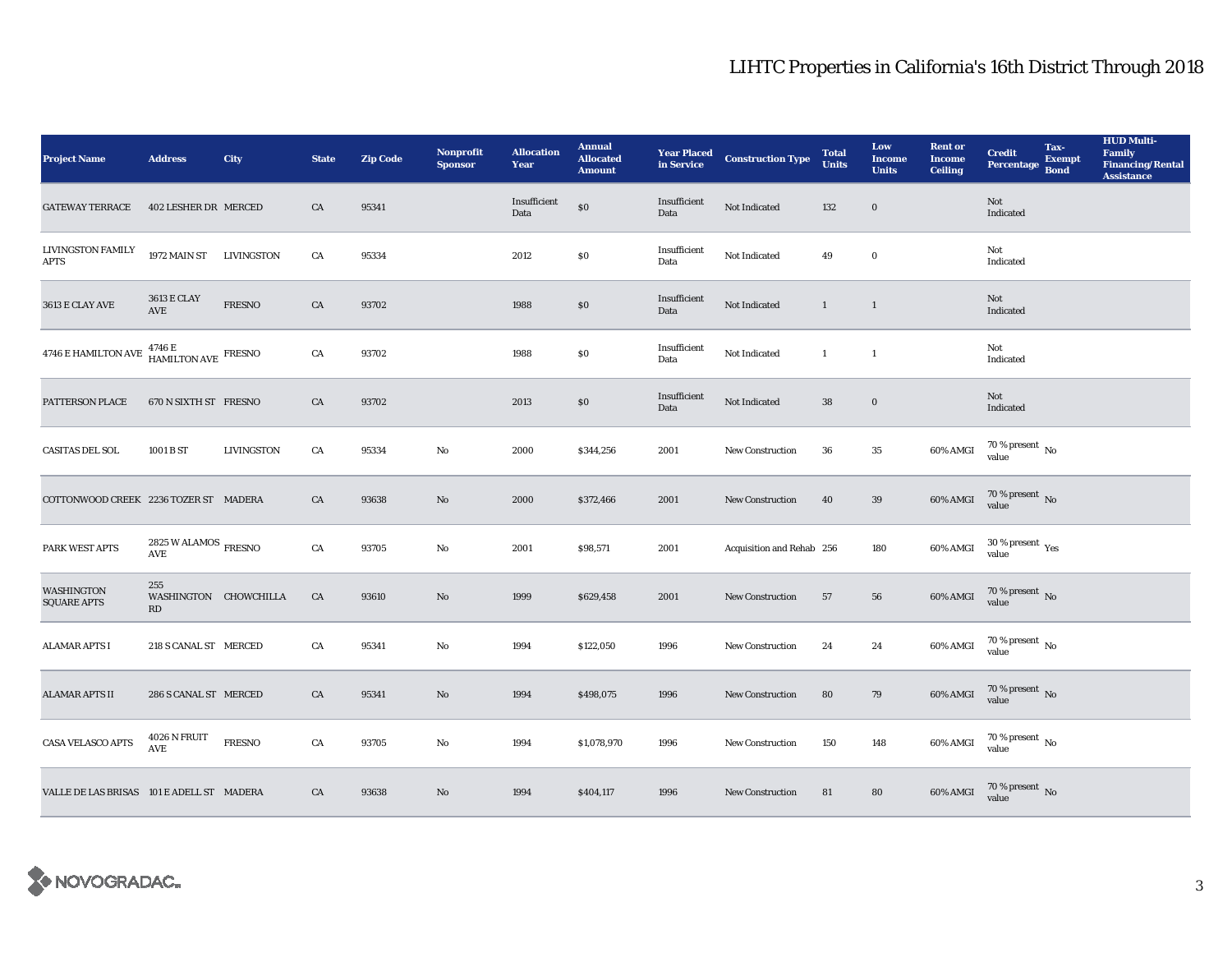| <b>Project Name</b>                                        | <b>Address</b>                                    | City             | <b>State</b> | <b>Zip Code</b> | <b>Nonprofit</b><br><b>Sponsor</b> | <b>Allocation</b><br>Year | <b>Annual</b><br><b>Allocated</b><br><b>Amount</b> |      | <b>Year Placed Construction Type</b><br>in Service | <b>Total</b><br><b>Units</b> | Low<br><b>Income</b><br><b>Units</b> | <b>Rent or</b><br><b>Income</b><br><b>Ceiling</b> | <b>Credit</b><br><b>Percentage</b>   | Tax-<br><b>Exempt</b><br><b>Bond</b> | <b>HUD Multi-</b><br>Family<br><b>Financing/Rental</b><br><b>Assistance</b> |
|------------------------------------------------------------|---------------------------------------------------|------------------|--------------|-----------------|------------------------------------|---------------------------|----------------------------------------------------|------|----------------------------------------------------|------------------------------|--------------------------------------|---------------------------------------------------|--------------------------------------|--------------------------------------|-----------------------------------------------------------------------------|
| SUNSHINE FINANCIAL 3780 W DAKOTA FRESNO<br><b>GROUP II</b> | <b>AVE</b>                                        |                  | ${\rm CA}$   | 93722           | $\mathbf{No}$                      | 1996                      | \$24,206                                           | 1997 | New Construction                                   | $\overline{4}$               | $\boldsymbol{4}$                     | 60% AMGI                                          | 70 % present $\,$ No $\,$<br>value   |                                      |                                                                             |
| <b>DOS PALOS APTS</b>                                      | <b>21100 STATE</b><br><b>HWY 33</b>               | <b>DOS PALOS</b> | ${\rm CA}$   | 93620           | $\rm\thinspace No$                 | 1987                      | \$73,542                                           | 1987 | New Construction                                   | 40                           | ${\bf 40}$                           | 60% AMGI                                          | $70$ % present $\,$ No value         |                                      |                                                                             |
| <b>FRESNO FOUR-PLEX</b>                                    | 4833 E LN AVE FRESNO                              |                  | ${\rm CA}$   | 93727           | No                                 | 1987                      | \$11,700                                           | 1987 | New Construction                                   | $\overline{4}$               | $\overline{4}$                       | 60% AMGI                                          | $70$ % present $\,$ No value         |                                      |                                                                             |
| <b>SCA HOMES</b>                                           | 504 SEVILLE<br><b>WAY</b>                         | <b>MERCED</b>    | ${\rm CA}$   | 95341           | $\rm No$                           | 1987                      | \$51,300                                           | 1987 | New Construction                                   | 10                           | 10                                   | 60% AMGI                                          | $70$ % present $\,$ No value         |                                      |                                                                             |
| 2525 S TENTH ST                                            | 2525 S TENTH<br>ST                                | <b>FRESNO</b>    | CA           | 93725           | $\mathbf{No}$                      | 1988                      | \$3,578                                            | 1988 | Acquisition and Rehab 1                            |                              | $\mathbf{1}$                         | 60% AMGI                                          | $70$ % present $\,$ No $\,$<br>value |                                      |                                                                             |
| 3126 E ILLINOIS AVE                                        | $3126 \to \text{ILLINOIS}$ FRESNO AVE             |                  | CA           | 93702           | $\rm No$                           | 1988                      | \$3,558                                            | 1988 | Acquisition and Rehab 1                            |                              | $\mathbf{1}$                         | $60\%$ AMGI                                       | $70$ % present $\,$ No value         |                                      |                                                                             |
| 4828 E HEDGES AVE                                          | $4828\,\mathrm{E}\,\mathrm{HEDGES}$ FRESNO<br>AVE |                  | ${\rm CA}$   | 93727           | No                                 | 1988                      | \$15,957                                           | 1988 | Acquisition and Rehab 6                            |                              | 6                                    | $60\%$ AMGI                                       | $70$ % present $\,$ No value         |                                      |                                                                             |
| 925 N PALM AVE                                             | 925 N PALM AVE FRESNO                             |                  | CA           | 93728           | $\rm No$                           | 1988                      | \$9,840                                            | 1988 | Acquisition and Rehab 3                            |                              | $\sqrt{3}$                           | 60% AMGI                                          | $70$ % present $\,$ No value         |                                      |                                                                             |
| <b>CENTRAL VALLEY</b><br><b>APTS II</b>                    | 1130 D ST                                         | <b>LOS BANOS</b> | CA           | 93635           | No                                 | 1988                      | \$68,125                                           | 1988 | <b>New Construction</b>                            | 38                           | ${\bf 38}$                           | 60% AMGI                                          | $70$ % present $\,$ No value         |                                      |                                                                             |
| <b>CLINTON AVENUE</b><br><b>APTS</b>                       | 815 CLINTON ST MADERA                             |                  | CA           | 93638           | $\rm No$                           | 1988                      | \$31,106                                           | 1988 | Acquisition and Rehab 10                           |                              | 10                                   | $60\%$ AMGI                                       | $70\,\%$ present $\,$ No value       |                                      |                                                                             |
| <b>EDEN</b>                                                | 339 W EDEN<br>AVE                                 | <b>FRESNO</b>    | ${\rm CA}$   | 93706           | No                                 | 1988                      | \$3,014                                            | 1988 | Acquisition and Rehab 1                            |                              | $\mathbf{1}$                         | 60% AMGI                                          | $70\,\%$ present $\,$ No value       |                                      |                                                                             |
| GATTO<br>CONSTRUCTION                                      | 4715 E LN AVE FRESNO                              |                  | CA           | 93702           | $\rm No$                           | 1988                      | \$3,656                                            | 1988 | Acquisition and Rehab 1                            |                              | $\mathbf{1}$                         | $60\%$ AMGI                                       | $70\,\%$ present $\,$ No value       |                                      |                                                                             |
| <b>GLEN HAVEN PARK</b>                                     | 44 SWALLOW<br>CT                                  | <b>MERCED</b>    | ${\rm CA}$   | 95341           | $\mathbf{No}$                      | 1988                      | \$32,614                                           | 1988 | Acquisition and Rehab 5                            |                              | $5\overline{ }$                      | 60% AMGI                                          | $70\,\%$ present $\,$ No value       |                                      |                                                                             |

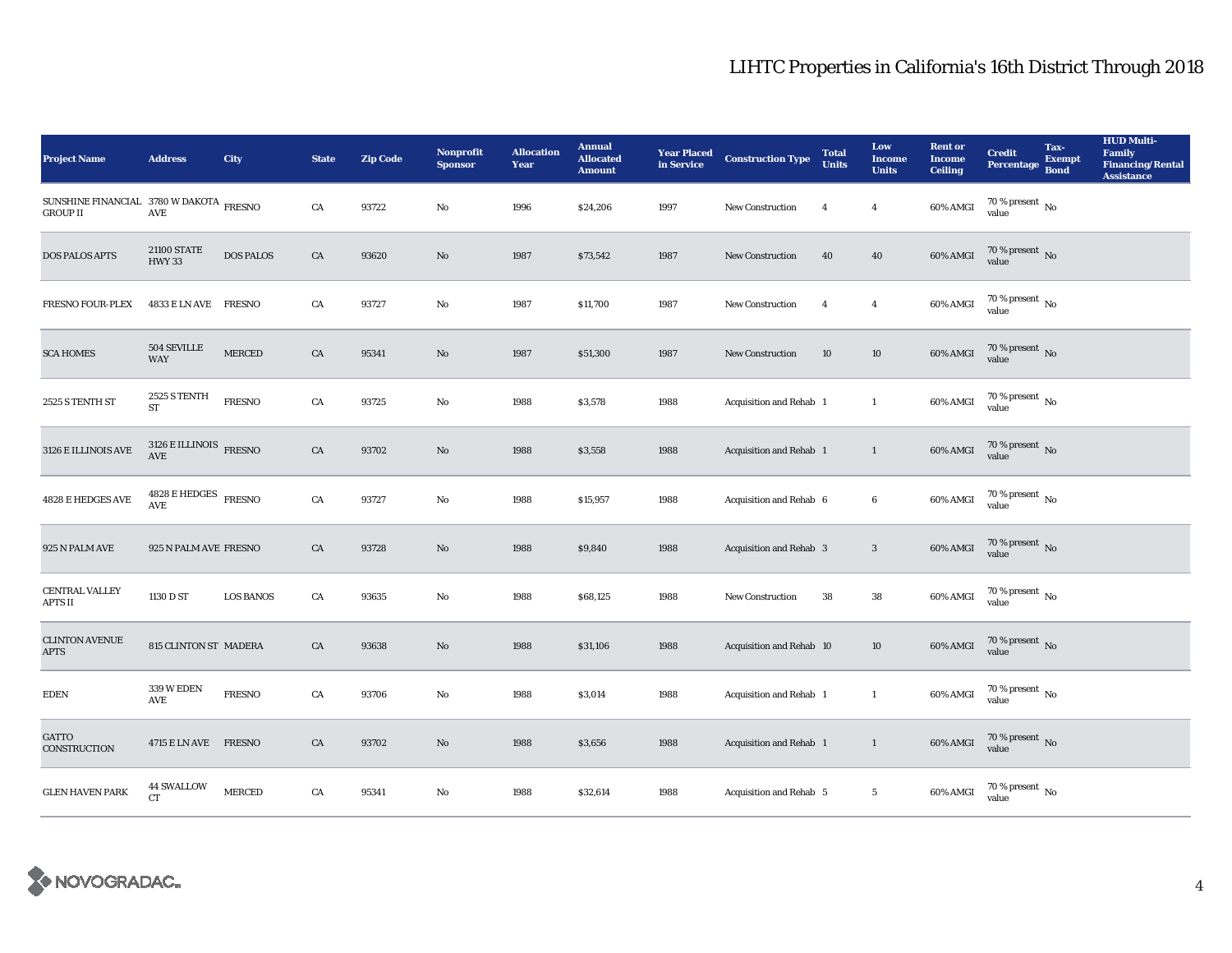| <b>Project Name</b>                      | <b>Address</b>                                              | <b>City</b>   | <b>State</b> | <b>Zip Code</b> | <b>Nonprofit</b><br><b>Sponsor</b> | <b>Allocation</b><br>Year | <b>Annual</b><br><b>Allocated</b><br><b>Amount</b> | <b>Year Placed<br/>in Service</b> | <b>Construction Type</b>  | <b>Total</b><br><b>Units</b> | Low<br><b>Income</b><br><b>Units</b> | <b>Rent or</b><br><b>Income</b><br><b>Ceiling</b> | <b>Credit</b><br><b>Percentage</b> | Tax-<br><b>Exempt</b><br><b>Bond</b> | <b>HUD Multi-</b><br>Family<br><b>Financing/Rental</b><br><b>Assistance</b> |
|------------------------------------------|-------------------------------------------------------------|---------------|--------------|-----------------|------------------------------------|---------------------------|----------------------------------------------------|-----------------------------------|---------------------------|------------------------------|--------------------------------------|---------------------------------------------------|------------------------------------|--------------------------------------|-----------------------------------------------------------------------------|
| <b>SCA HOMES</b>                         | 505 CARTMELL MERCED<br><b>WAY</b>                           |               | ${\rm CA}$   | 95341           | $\mathbf{No}$                      | 1988                      | \$192,660                                          | 1988                              | New Construction          | 30                           | $30\,$                               | $60\%$ AMGI                                       | $70\,\%$ present $\,$ No value     |                                      |                                                                             |
| <b>HAVEN PARK</b><br>PARTNERS II         | 43 SKYLARK ST MERCED                                        |               | CA           | 95341           | No                                 | 1989                      | \$86,068                                           | 1989                              | Acquisition and Rehab 15  |                              | 15                                   | 60% AMGI                                          | $70$ % present $\,$ No value       |                                      |                                                                             |
| <b>BIGBY VILLA APTS</b>                  | <b>1329 E REV</b><br><b>CHESTER</b><br><b>RIGGINS AVE</b>   | <b>FRESNO</b> | ${\rm CA}$   | 93706           | $\mathbf{N}\mathbf{o}$             | 2001                      | \$744,453                                          | 2002                              | Acquisition and Rehab 180 |                              | 179                                  | 60% AMGI                                          | $70$ % present $\,$ No value       |                                      |                                                                             |
| VILLA DEL MAR                            | 3950 N DEL<br><b>MAR AVE</b>                                | <b>FRESNO</b> | CA           | 93704           | No                                 | 2000                      | \$322,303                                          | 2002                              | <b>New Construction</b>   | 48                           | 37                                   | 60% AMGI                                          | $70\,\%$ present $\,$ No value     |                                      |                                                                             |
| PLEASANT VILLAGE<br><b>APTS</b>          | 3615 N<br>PLEASANT AVE                                      | FRESNO        | ${\rm CA}$   | 93705           | $\mathbf{No}$                      | 2001                      | \$380,165                                          | 2002                              | Acquisition and Rehab 100 |                              | $\bf{99}$                            | $60\%$ AMGI                                       | $70$ % present $_{\rm No}$         |                                      |                                                                             |
| CALIFORNIAN                              | 851 VAN NESS<br>AVE                                         | <b>FRESNO</b> | ${\rm CA}$   | 93721           | No                                 | 2001                      | \$290,403                                          | 2002                              | Acquisition and Rehab 217 |                              | 217                                  | 60% AMGI                                          | $30\,\%$ present $\,$ Yes value    |                                      |                                                                             |
| <b>SIERRA MEADOWS</b><br><b>APTS</b>     | 720 W 15TH ST MERCED                                        |               | CA           | 95340           | $\mathbf{N}\mathbf{o}$             | 1997                      | \$235,892                                          | 1998                              | New Construction          | 99                           | 99                                   | <b>60% AMGI</b>                                   | $30\,\%$ present $\,$ Yes value    |                                      |                                                                             |
| <b>WINERY APTS</b>                       | 1275 S WINERY<br>$\operatorname{\mathsf{AVE}}$              | <b>FRESNO</b> | ${\rm CA}$   | 93727           | No                                 | 1996                      | \$264,564                                          | 1998                              | Acquisition and Rehab 248 |                              | 248                                  | 60% AMGI                                          | $30\,\%$ present $\,$ Yes value    |                                      |                                                                             |
| <b>CHOWCHILLA</b><br><b>TERRACE APTS</b> | 201<br>WASHINGTON CHOWCHILLA<br>RD                          |               | CA           | 93610           | No                                 | 1989                      | \$60,270                                           | 1990                              | Acquisition and Rehab 37  |                              | 37                                   | 60% AMGI                                          | $70$ % present $_{\rm No}$         |                                      |                                                                             |
| <b>GLENHAVEN PARK</b>                    | $24\,\mathrm{W}$ SWALLOW $$\,\mathrm{MERCED}$$<br><b>ST</b> |               | ${\rm CA}$   | 95341           | No                                 | 1988                      | \$62,706                                           | 1990                              | Acquisition and Rehab 15  |                              | $15\,$                               | $60\%$ AMGI                                       | $70\,\%$ present $\,$ No value     |                                      |                                                                             |
| <b>HAVEN PARK</b><br>PARTNERS III        | 189 S G ST                                                  | <b>MERCED</b> | CA           | 95341           | No                                 | 1989                      | \$87,409                                           | 1990                              | Acquisition and Rehab 15  |                              | $15\,$                               | 60% AMGI                                          | $70\,\%$ present $\,$ No value     |                                      |                                                                             |
| <b>HAVEN PARK</b><br>PARTNERS IV         | 199 S G ST                                                  | <b>MERCED</b> | CA           | 95341           | No                                 | 1989                      | \$70,593                                           | 1990                              | Acquisition and Rehab 12  |                              | 12                                   | 60% AMGI                                          | $70\,\%$ present $\,$ No value     |                                      |                                                                             |
| <b>FRESNO ARMS APTS</b>                  | 2264 N MARKS<br><b>AVE</b>                                  | <b>FRESNO</b> | CA           | 93722           | No                                 | 1991                      | $\$0$                                              | 1991                              | <b>New Construction</b>   | 120                          | 120                                  |                                                   | $70\,\%$ present $\,$ No value     |                                      |                                                                             |

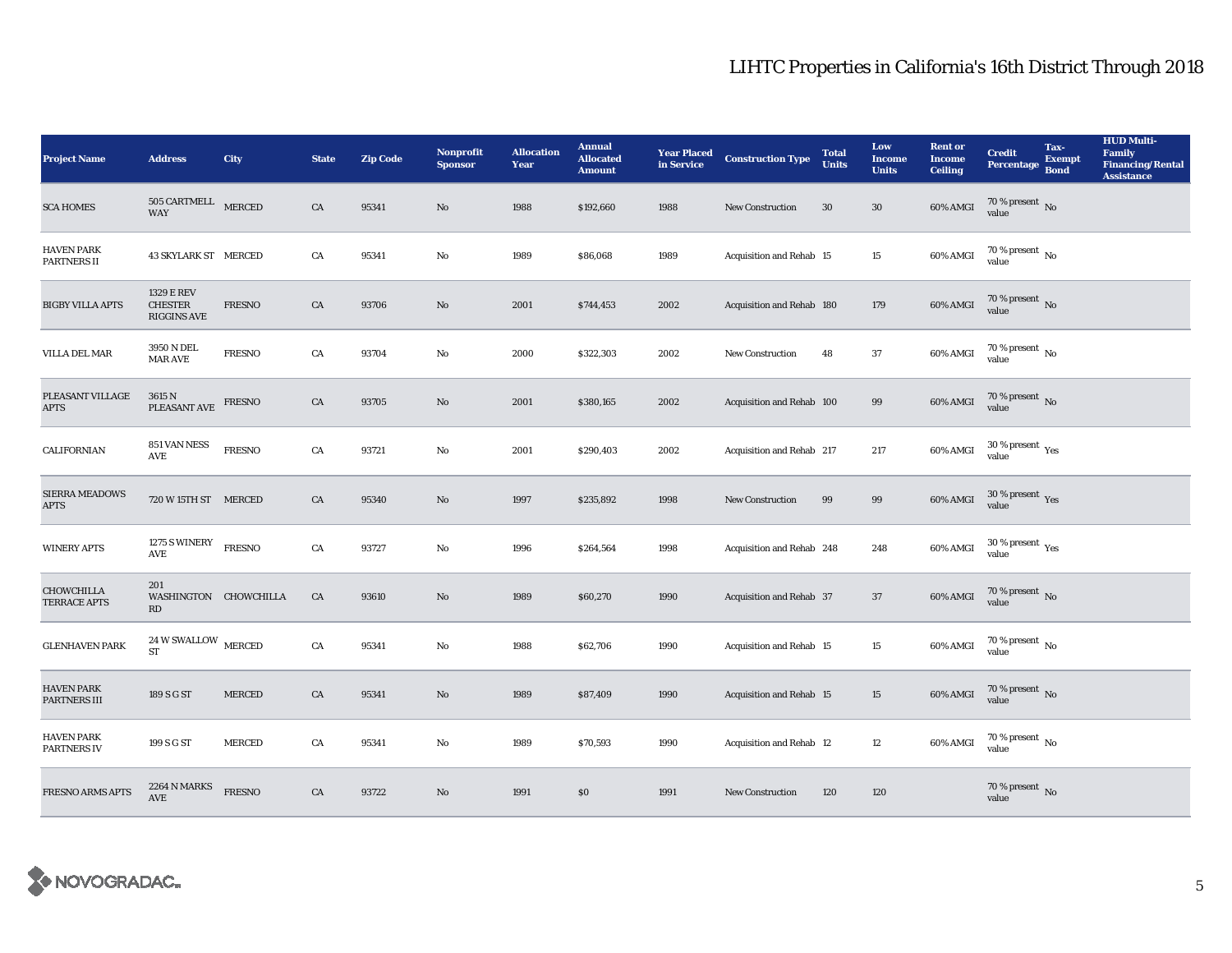| <b>Project Name</b>                        | <b>Address</b>                                               | <b>City</b>      | <b>State</b> | <b>Zip Code</b> | <b>Nonprofit</b><br><b>Sponsor</b> | <b>Allocation</b><br>Year | <b>Annual</b><br><b>Allocated</b><br><b>Amount</b> | <b>Year Placed</b><br>in Service | <b>Construction Type</b>  | <b>Total</b><br><b>Units</b> | Low<br><b>Income</b><br><b>Units</b> | <b>Rent or</b><br><b>Income</b><br><b>Ceiling</b> | <b>Credit</b><br><b>Percentage</b>      | Tax-<br><b>Exempt</b><br><b>Bond</b> | <b>HUD Multi-</b><br><b>Family</b><br><b>Financing/Rental</b><br><b>Assistance</b> |
|--------------------------------------------|--------------------------------------------------------------|------------------|--------------|-----------------|------------------------------------|---------------------------|----------------------------------------------------|----------------------------------|---------------------------|------------------------------|--------------------------------------|---------------------------------------------------|-----------------------------------------|--------------------------------------|------------------------------------------------------------------------------------|
| <b>MADERA ARMS</b>                         | 1725 E<br><b>CLEVELAND</b><br>AVE                            | <b>MADERA</b>    | CA           | 93638           | $\mathbf{No}$                      | 1991                      | \$0                                                | 1991                             | New Construction          | 123                          | 123                                  |                                                   | 70 % present $\,$ No $\,$<br>value      |                                      |                                                                                    |
| WILLOWBROOK APTS I WILLOWBROOK MERCED      | 1756<br>DR                                                   |                  | CA           | 95348           | No                                 | 1991                      | \$34,595                                           | 1991                             | <b>New Construction</b>   | 80                           | 16                                   | <b>50% AMGI</b>                                   | $70$ % present $\,$ No value            |                                      |                                                                                    |
| <b>OVERLAND COURT</b><br><b>APARTMENTS</b> | <b>417 ROCKPORT</b><br><b>DRIVE SUITE</b><br>200             | <b>LOS BANOS</b> | CA           | 93635           | Yes                                | 2015                      | \$681,192                                          | 2017                             | <b>New Construction</b>   | 70                           | 69                                   | 60% AMGI                                          | 70 % present<br>value                   |                                      | No                                                                                 |
| THE VILLAGE AT<br><b>MADERA</b>            | $501$ MONTEREY $$\tt MADERA$$<br><b>STREET</b>               |                  | CA           | 93637           | $\mathbf{N}\mathbf{o}$             | 2015                      | \$228,542                                          | 2017                             | Acquisition and Rehab 75  |                              | 74                                   | 60% AMGI                                          | 30 % present<br>value                   |                                      | $\mathbf{N}\mathbf{o}$                                                             |
| <b>KING'S VIEW ESTATES</b>                 | 2705 AND 2715<br><b>MARTIN</b><br>LUTHER KING<br>JUNIOR BLVD | <b>FRESNO</b>    | CA           | 93706           | $\mathbf{N}\mathbf{o}$             | 2017                      | \$571,536                                          | 2017                             | Acquisition and Rehab 116 |                              | 115                                  | 60% AMGI                                          | 30 % present<br>value                   |                                      | No                                                                                 |
| TANAGER SPRINGS I                          | <b>2187 S MAPLE</b><br>$\operatorname{AVE}$                  | <b>FRESNO</b>    | CA           | 93725           | $\mathbf{N}\mathbf{o}$             | 2007                      | \$1,832,271                                        | 2009                             | New Construction          | 74                           | 72                                   | 60% AMGI                                          | $70$ % present $\,$ No value            |                                      |                                                                                    |
| TANAGER SPRINGS II                         | <b>2147 S MAPLE</b><br><b>AVE</b>                            | <b>FRESNO</b>    | CA           | 93725           | No                                 | 2007                      | \$1,734,169                                        | 2009                             | New Construction          | 80                           | 78                                   | 60% AMGI                                          | 70 % present $\,$ No $\,$<br>value      |                                      |                                                                                    |
| <b>LOS BANOS FAMILY</b><br><b>APTS II</b>  | 2125 GILBERT<br><b>GONZALEZ JR LOS BANOS</b><br>DR           |                  | CA           | 93635           | Yes                                | 2009                      | \$1,279,362                                        | 2010                             | New Construction          | 80                           | 79                                   | 60% AMGI                                          | $70$ % present $\,$ No value            |                                      | No                                                                                 |
| PARKSDALE VILLAGE 13549 WOOD ST MADERA     |                                                              |                  | CA           | 93638           | Yes                                | 2008                      | \$476,918                                          | 2010                             | New Construction          | 48                           | 47                                   | 60% AMGI                                          | $70$ % present $\,$ No value            |                                      |                                                                                    |
| THE VILLAGE AT<br>CHOWCHILLA               | 297 MYER DR                                                  | CHOWCHILLA       | CA           | 93610           | $\mathbf{N}\mathbf{o}$             | 2004                      | \$764,936                                          | 2006                             | New Construction          | 81                           | 80                                   | <b>60% AMGI</b>                                   | $70\,\%$ present $\,$ No value          |                                      |                                                                                    |
| <b>CROSSINGS AT</b><br>MADERA              | 120 ADELL ST MADERA                                          |                  | CA           | 93638           | No                                 | 2004                      | \$475,271                                          | 2006                             | New Construction          | 64                           | 63                                   | 60% AMGI                                          | $30\,\%$ present $\,\mathrm{Yes}$ value |                                      |                                                                                    |
| <b>SHASTA VILLAS</b>                       | 96 SHASTA CT CHOWCHILLA                                      |                  | CA           | 93610           | Yes                                | 2009                      | \$928,756                                          | 2010                             | <b>New Construction</b>   | 72                           | 71                                   | 60% AMGI                                          | $70\,\%$ present $\,$ No value          |                                      | No                                                                                 |
| SUMMER HILL PLACE<br><b>APTS</b>           | 430 B ST                                                     | <b>FRESNO</b>    | CA           | 93706           | $\mathbf{No}$                      | 2009                      | \$732,824                                          | 2010                             | <b>New Construction</b>   | 50                           | 49                                   | 60% AMGI                                          | 70 % present $\,$ No $\,$<br>value      |                                      | No                                                                                 |

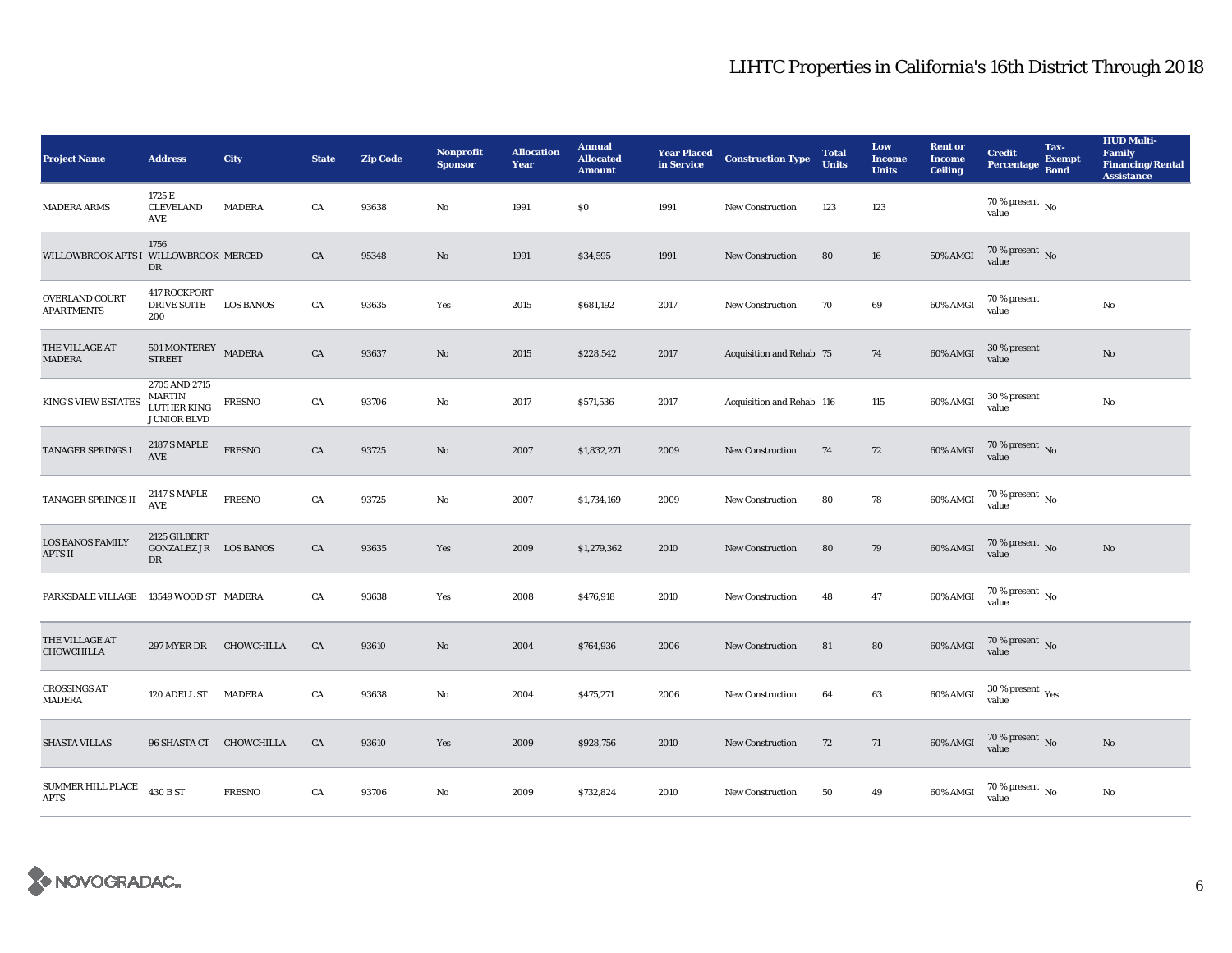| <b>Project Name</b>                       | <b>Address</b>                                                      | City             | <b>State</b> | <b>Zip Code</b> | <b>Nonprofit</b><br><b>Sponsor</b> | <b>Allocation</b><br>Year | <b>Annual</b><br><b>Allocated</b><br><b>Amount</b> | <b>Year Placed<br/>in Service</b> | <b>Construction Type</b>  | <b>Total</b><br><b>Units</b> | Low<br><b>Income</b><br><b>Units</b> | <b>Rent</b> or<br><b>Income</b><br><b>Ceiling</b> | <b>Credit</b><br><b>Percentage</b>              | Tax-<br><b>Exempt</b><br><b>Bond</b> | <b>HUD Multi-</b><br><b>Family</b><br><b>Financing/Rental</b><br><b>Assistance</b> |
|-------------------------------------------|---------------------------------------------------------------------|------------------|--------------|-----------------|------------------------------------|---------------------------|----------------------------------------------------|-----------------------------------|---------------------------|------------------------------|--------------------------------------|---------------------------------------------------|-------------------------------------------------|--------------------------------------|------------------------------------------------------------------------------------|
| <b>MADERA APTS</b>                        | 1525 E<br><b>CLEVELAND</b><br>AVE                                   | <b>MADERA</b>    | CA           | 93638           | $\mathbf{No}$                      | 2010                      | \$194,923                                          | 2011                              | Acquisition and Rehab 68  |                              | 67                                   | 60% AMGI                                          | <b>Both 30%</b><br>and 70%<br>present value     | No                                   |                                                                                    |
| PACIFIC GARDENS<br><b>APTS</b>            | <b>5161 E KINGS</b><br><b>CANYON RD</b>                             | <b>FRESNO</b>    | CA           | 93727           | Yes                                | 2010                      | \$621,476                                          | 2011                              | Acquisition and Rehab 56  |                              | 55                                   | 60% AMGI                                          | $70$ % present $\,$ No value                    |                                      |                                                                                    |
| <b>PARC GROVE</b><br><b>COMMONS</b>       | $2674\,\mathrm{E}\,\mathrm{CLINTON}$ FRESNO<br>$\operatorname{AVE}$ |                  | ${\rm CA}$   | 93703           | Yes                                | 2009                      | \$2,500,000                                        | 2011                              | <b>New Construction</b>   | 215                          | $213\,$                              | 60% AMGI                                          | $70$ % present $\,$ No value                    |                                      |                                                                                    |
| <b>MACARTHUR APTS</b><br>(LOS BANOS)      | 1130 F ST                                                           | <b>LOS BANOS</b> | CA           | 93635           | No                                 | 2005                      | \$71,337                                           | 2006                              | Acquisition and Rehab 50  |                              | 49                                   | 60% AMGI                                          | $30\,\%$ present $\,$ Yes value                 |                                      |                                                                                    |
| <b>GENEVA VILLAGE</b>                     | 1550 E CHURCH FRESNO<br>$\operatorname{AVE}$                        |                  | ${\rm CA}$   | 93706           | $\mathbf{N}\mathbf{o}$             | 2004                      | \$1,996,000                                        | 2007                              | New Construction          | 142                          | 139                                  | 60% AMGI                                          | $70$ % present $\,$ No value                    |                                      |                                                                                    |
| RENAISSANCE AT<br>TRINITY APTS            | 520 S TRINITY<br>ST                                                 | <b>FRESNO</b>    | CA           | 93706           | Yes                                | 2010                      | \$286,258                                          | 2011                              | Acquisition and Rehab 21  |                              | 20                                   | 60% AMGI                                          | $70$ % present $\,$ No value                    |                                      |                                                                                    |
| <b>LOS BANOS APTS</b>                     | 44 W I ST                                                           | <b>LOS BANOS</b> | CA           | 93635           | No                                 | 2011                      | \$284,306                                          | 2012                              | Acquisition and Rehab 66  |                              | 66                                   | 60% AMGI                                          | $70$ % present $\,$ No value                    |                                      | No                                                                                 |
| <b>CANYON CREST</b><br><b>FAMILY APTS</b> | $210$ S CALLISCH $$\rm FRESNO$$<br>AVE                              |                  | ${\rm CA}$   | 93721           | Yes                                | 2011                      | \$425,784                                          | 2012                              | Acquisition and Rehab 118 |                              | 117                                  | 60% AMGI                                          | 30 % present $\rm \gamma_{\rm PS}$<br>value     |                                      | No                                                                                 |
| <b>MONO HILLTOP</b>                       | 757 MONO ST                                                         | <b>FRESNO</b>    | CA           | 93706           | Yes                                | 2011                      | \$170,792                                          | 2012                              | Acquisition and Rehab 60  |                              | 59                                   | 60% AMGI                                          | $30\,\%$ present $\,$ Yes value                 |                                      | Yes                                                                                |
| <b>SUNNY VIEW APTS I</b>                  | 1108 D ST                                                           | <b>MERCED</b>    | CA           | 95341           | $\rm No$                           | 2005                      | \$1,798,719                                        | 2007                              | <b>New Construction</b>   | 113                          | 111                                  | 60% AMGI                                          | $70\,\%$ present $\,$ No value                  |                                      |                                                                                    |
| <b>SHASTA COURT</b>                       | 96 SHASTA CT CHOWCHILLA                                             |                  | CA           | 93610           | Yes                                | 2011                      | \$408,749                                          | 2012                              | <b>New Construction</b>   | 60                           | 59                                   | 60% AMGI                                          | $30\,\%$ present $\,$ Yes value                 |                                      | Yes                                                                                |
| <b>WOODBRIDGE PLACE</b>                   | 3028<br>WILLOWBROOK MERCED<br>DR                                    |                  | CA           | 95348           | No                                 | 2011                      | \$606,127                                          | 2012                              | New Construction          | 75                           | 74                                   | 60% AMGI                                          | $30\,\%$ present $\rm\thinspace_{Yes}$<br>value |                                      | No                                                                                 |
| <b>ARBORPOINT APTS</b>                    | 300 W CLARK ST MADERA                                               |                  | CA           | 93638           | Yes                                | 2011                      | \$713,271                                          | 2012                              | <b>New Construction</b>   | 65                           | 64                                   | 60% AMGI                                          | $70\,\%$ present $\,$ No value                  |                                      | Yes                                                                                |

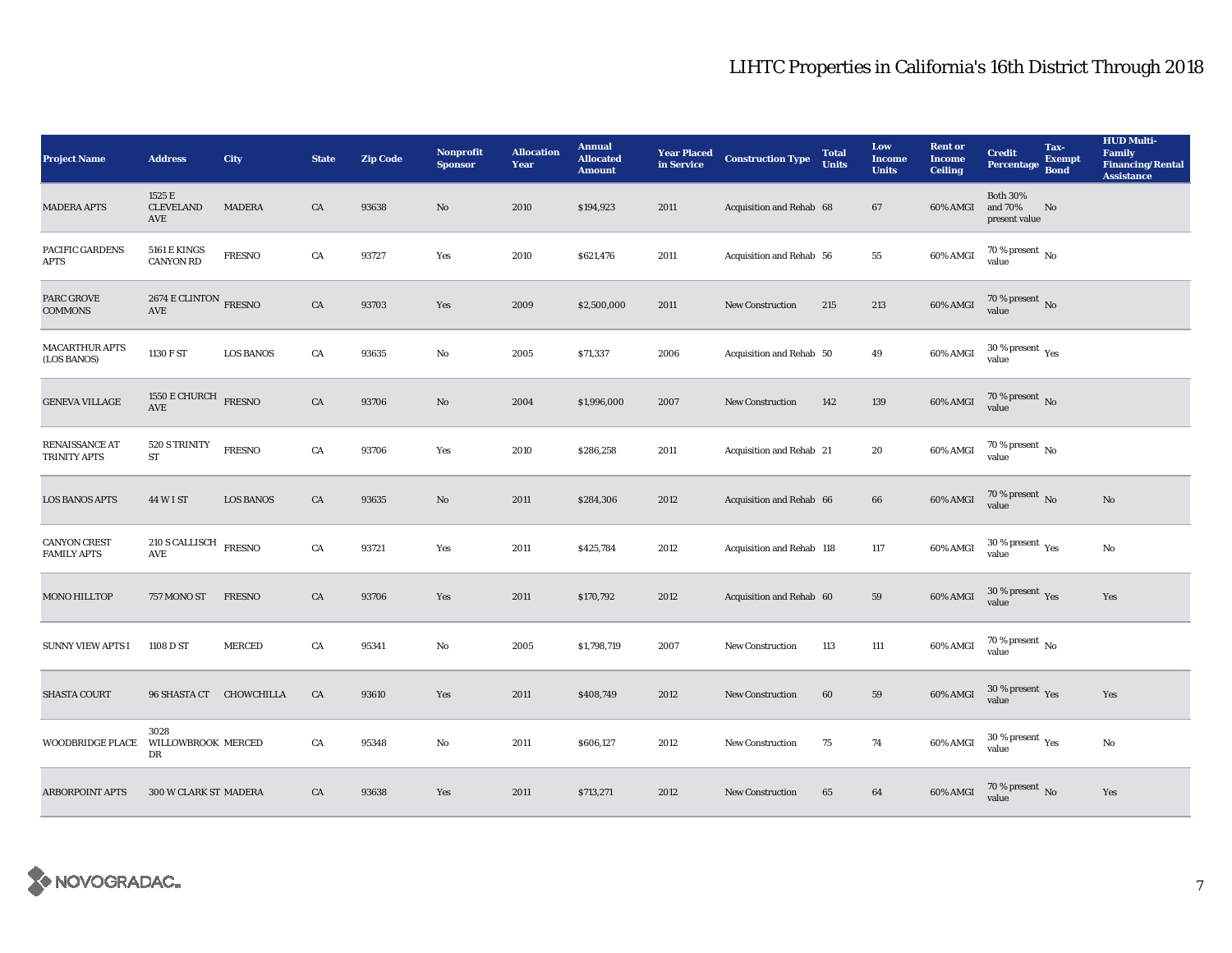| <b>Project Name</b>                         | <b>Address</b>                                     | City          | <b>State</b> | <b>Zip Code</b> | <b>Nonprofit</b><br><b>Sponsor</b> | <b>Allocation</b><br>Year | <b>Annual</b><br><b>Allocated</b><br><b>Amount</b> |      | <b>Year Placed Construction Type</b><br>in Service <b>Construction</b> Type | <b>Total</b><br><b>Units</b> | Low<br><b>Income</b><br><b>Units</b> | <b>Rent or</b><br><b>Income</b><br><b>Ceiling</b> | <b>Credit</b><br><b>Percentage</b> | Tax-<br><b>Exempt</b><br><b>Bond</b> | <b>HUD Multi-</b><br><b>Family</b><br><b>Financing/Rental</b><br><b>Assistance</b> |
|---------------------------------------------|----------------------------------------------------|---------------|--------------|-----------------|------------------------------------|---------------------------|----------------------------------------------------|------|-----------------------------------------------------------------------------|------------------------------|--------------------------------------|---------------------------------------------------|------------------------------------|--------------------------------------|------------------------------------------------------------------------------------|
| <b>RENAISSANCE AT</b><br><b>ALTA MONTE</b>  | 205 N<br><b>BLACKSTONE</b><br>AVE                  | <b>FRESNO</b> | CA           | 93701           | Yes                                | 2011                      | \$413,850                                          | 2012 | Acquisition and Rehab 30                                                    |                              | 29                                   | 60% AMGI                                          | 70 % present $\,$ No $\,$<br>value |                                      | Yes                                                                                |
| PARKSDALE VILLAGE<br>$\rm II$               | 13600 WOOD ST MADERA                               |               | CA           | 93638           | Yes                                | 2011                      | \$414,598                                          | 2012 | New Construction                                                            | 48                           | 47                                   | $60\%$ AMGI                                       | $70$ % present $\,$ No value       |                                      | $\mathbf{N}\mathbf{o}$                                                             |
| <b>RENAISSANCE AT</b><br><b>SANTA CLARA</b> | 1585 SANTA<br><b>CLARA ST</b>                      | <b>FRESNO</b> | CA           | 93706           | Yes                                | 2011                      | \$816,409                                          | 2012 | <b>New Construction</b>                                                     | 70                           | $\bf 69$                             | 60% AMGI                                          | $70$ % present $\,$ No value       |                                      | Yes                                                                                |
| CASA VELASCO APTS                           | 4050 N FRUIT<br><b>AVE</b>                         | <b>FRESNO</b> | ${\rm CA}$   | 93705           | Yes                                | 2012                      | \$473,137                                          | 2013 | Acquisition and Rehab 148                                                   |                              | 148                                  | 60% AMGI                                          | $30\,\%$ present $\,$ Yes value    |                                      | $\mathbf{N}\mathbf{o}$                                                             |
| <b>LOS BANOS FAMILY</b><br>APTS I           | 2235 GILBERT<br><b>GONZALEZ JR LOS BANOS</b><br>DR |               | CA           | 93635           |                                    | 2007                      | \$810,362                                          | 2008 | <b>New Construction</b>                                                     | 105                          | $103\,$                              | 60% AMGI                                          | $30\,\%$ present $\,$ Yes value    |                                      |                                                                                    |
| <b>OAK PARK SENIOR</b><br><b>VILLAS</b>     | $2597\,\mathrm{S}$ RICHELLE AVE                    | FRESNO        | CA           | 93725           |                                    | 2007                      | \$283,107                                          | 2008 | <b>New Construction</b>                                                     | 65                           | 64                                   | 60% AMGI                                          | $30\,\%$ present $\,$ Yes value    |                                      |                                                                                    |
| <b>SANDSTONE FAMILY</b><br><b>APTS</b>      | 1515 E JENSEN<br>$\operatorname{AVE}$              | <b>FRESNO</b> | CA           | 93706           | No                                 | 2006                      | \$905,657                                          | 2008 | <b>New Construction</b>                                                     | 69                           | 68                                   | 60% AMGI                                          | $70$ % present $\,$ No value       |                                      |                                                                                    |
| YOSEMITE MANOR                              | 108 S P ST                                         | <b>MADERA</b> | CA           | 93637           |                                    | 2007                      | \$273,542                                          | 2008 | Acquisition and Rehab 76                                                    |                              | 76                                   | 60% AMGI                                          | $30\,\%$ present $\,$ Yes value    |                                      |                                                                                    |
| YOSEMITE VILLAGE                            | 811W<br>CALIFORNIA<br>AVE                          | <b>FRESNO</b> | CA           | 93706           |                                    | 2008                      | \$409,110                                          | 2008 | New Construction                                                            | 69                           | 68                                   | 60% AMGI                                          | $30\,\%$ present $\,$ Yes value    |                                      |                                                                                    |
| <b>GROVE APTS</b>                           | 340 S PARSONS<br>$\operatorname{AVE}$              | <b>MERCED</b> | ${\rm CA}$   | 95341           | $\rm\thinspace No$                 | 2002                      | \$1,018,643                                        | 2004 | New Construction                                                            | 204                          | $\bf 202$                            | <b>60% AMGI</b>                                   | $30\,\%$ present $\,$ Yes value    |                                      |                                                                                    |
| MADERA FAMILY APTS                          | 100 STADIUM<br>RD                                  | <b>MADERA</b> | CA           |                 | Yes                                | 2012                      | \$281,850                                          | 2013 | New Construction                                                            | 40                           | 39                                   | 60% AMGI                                          | $30\,\%$ present $\,$ Yes value    |                                      | $\mathbf{No}$                                                                      |
| <b>ORCHARDS ON</b><br><b>NEWCASTLE</b>      | 1151<br>NEWCASTLE DR LIVINGSTON                    |               | CA           | 95334           | Yes                                | 2012                      | \$872,832                                          | 2013 | <b>New Construction</b>                                                     | 49                           | 48                                   | 60% AMGI                                          | $70\,\%$ present $\,$ No value     |                                      | Yes                                                                                |
| <b>SUNNYSIDE APTS</b>                       | 988 D ST                                           | <b>MERCED</b> | ${\rm CA}$   | 95341           | No                                 | 2003                      | \$1,177,674                                        | 2004 | <b>New Construction</b>                                                     | 121                          | 120                                  | 60% AMGI                                          | $70\,\%$ present $\,$ No value     |                                      |                                                                                    |

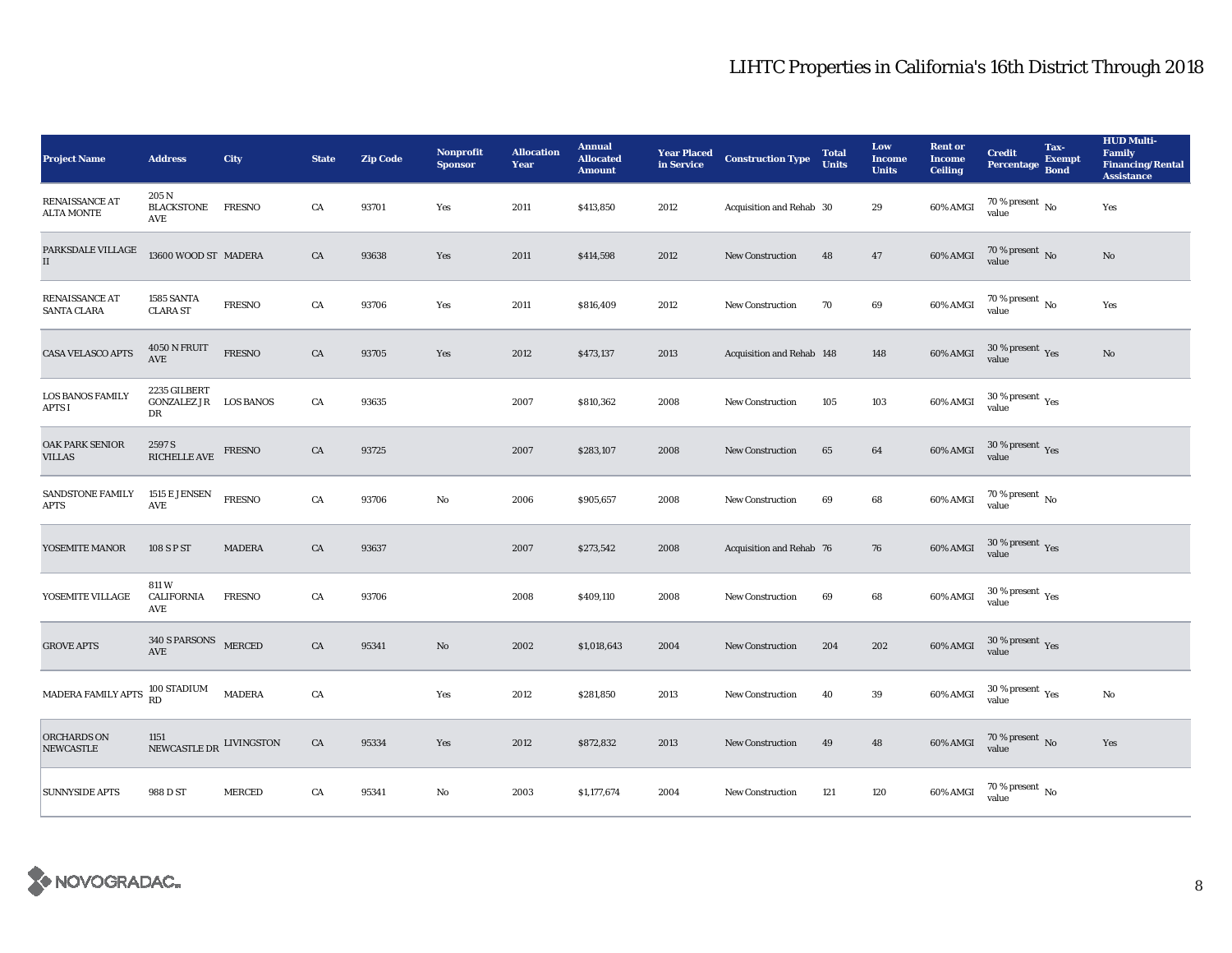| <b>Project Name</b>                                                        | <b>Address</b>                              | <b>City</b>    | <b>State</b> | <b>Zip Code</b> | <b>Nonprofit</b><br><b>Sponsor</b> | <b>Allocation</b><br>Year | <b>Annual</b><br><b>Allocated</b><br><b>Amount</b> | <b>Year Placed<br/>in Service</b> | <b>Construction Type</b>  | <b>Total</b><br><b>Units</b> | Low<br><b>Income</b><br><b>Units</b> | <b>Rent or</b><br><b>Income</b><br><b>Ceiling</b> | <b>Credit</b><br><b>Percentage</b>          | Tax-<br><b>Exempt</b><br><b>Bond</b> | <b>HUD Multi-</b><br>Family<br><b>Financing/Rental</b><br><b>Assistance</b> |
|----------------------------------------------------------------------------|---------------------------------------------|----------------|--------------|-----------------|------------------------------------|---------------------------|----------------------------------------------------|-----------------------------------|---------------------------|------------------------------|--------------------------------------|---------------------------------------------------|---------------------------------------------|--------------------------------------|-----------------------------------------------------------------------------|
| <b>COLUSA AVENUE APTS</b>                                                  | 455 COLUSA<br>AVE                           | CHOWCHILLA     | CA           | 93610           | $\rm No$                           | 2004                      | \$87,096                                           | 2005                              | Acquisition and Rehab 38  |                              | 37                                   | 60% AMGI                                          | $30$ % present $\,$ $\rm Yes$<br>value      |                                      |                                                                             |
| SUMMERCREST APTS                                                           | 1160 E CHURCH<br>AVE                        | <b>FRESNO</b>  | ${\rm CA}$   | 93706           | $\mathbf {No}$                     | 2003                      | \$804,181                                          | 2005                              | <b>New Construction</b>   | 72                           | 70                                   | 60% AMGI                                          | $70$ % present $\,$ No value                |                                      |                                                                             |
| <b>VILLAGE AT KINGS</b><br>CANYON                                          | 962 S PIERCE<br>AVE                         | <b>FRESNO</b>  | CA           | 93727           | Yes                                | 2003                      | \$544,722                                          | 2005                              | New Construction          | 48                           | 47                                   | 60% AMGI                                          | $70$ % present $\,$ No value                |                                      |                                                                             |
| <b>GATEWAY TERRACE</b>                                                     | 410 LESHER<br><b>DRIVE</b>                  | <b>MERCED</b>  | CA           | 95341           | Yes                                | 2011                      | \$663,052                                          | 2013                              | <b>New Construction</b>   | 66                           | 65                                   | 60% AMGI                                          | $30\,\%$ present $\,$ Yes value             |                                      | Yes                                                                         |
| <b>BRIDGES AT</b><br><b>FLORENCE APTS</b>                                  | 649 E<br><b>FLORENCE AVE</b>                | <b>FRESNO</b>  | CA           | 93706           | No                                 | 2012                      | \$426,364                                          | 2014                              | New Construction          | 34                           | $33\,$                               | 60% AMGI                                          | $70$ % present $\,$ No value                |                                      | No                                                                          |
| PARC GROVE<br><b>COMMONS</b><br><b>NORTHWEST APTS</b>                      | 2660 E<br><b>CLINTON AVE</b>                | <b>FRESNO</b>  | CA           | 93703           | $\mathbf {No}$                     | 2012                      | \$1,380,536                                        | 2014                              | <b>New Construction</b>   | 148                          | 147                                  | 60% AMGI                                          | $70$ % present $\,$ No value                |                                      | Yes                                                                         |
| PLAZA MENDOZA APTS 1725 N MARKS                                            |                                             | <b>FRESNO</b>  | ${\rm CA}$   | 93722           | Yes                                | 2013                      | \$389,823                                          | 2014                              | Acquisition and Rehab 132 |                              | 130                                  | 60% AMGI                                          | $30\,\%$ present $\,\mathrm{Yes}$ value     |                                      | $\mathbf{N}\mathbf{o}$                                                      |
| <b>CHESTNUT FAMILY</b><br><b>APARTMENTS</b>                                | 4825 E.<br><b>FILLMORE</b><br><b>AVENUE</b> | <b>FRESNO</b>  | CA           | 93727           | No                                 | 2013                      | \$318,060                                          | 2014                              | Acquisition and Rehab 90  |                              | 89                                   | 60% AMGI                                          | $30\,\%$ present $\,$ $\rm{Yes}$<br>value   |                                      | Yes                                                                         |
| CITY VIEW AT VAN<br><b>NESS</b>                                            | <b>2117 INYO</b><br><b>STREET</b>           | <b>FRESNO</b>  | CA           | 93721           | Yes                                | 2013                      | \$413,155                                          | 2015                              | <b>New Construction</b>   | 45                           | 44                                   | 60% AMGI                                          | $30\,\%$ present $\,$ Yes value             |                                      | No                                                                          |
| <b>FRESNO RENTAL</b><br><b>ASSISTANCE</b><br><b>DEMONSTRATION</b><br>(RAD) | 4216 E.<br><b>HAMILTON</b><br>AVE.          | <b>FRESNO</b>  | CA           | 93702           | Yes                                | 2013                      | \$1,676,407                                        | 2015                              | Acquisition and Rehab 193 |                              | 191                                  | 60% AMGI                                          | <b>Both 30%</b><br>and 70%<br>present value | No                                   | Yes                                                                         |
| <b>GUSTINE GARDEN</b><br><b>APARTMENTS</b>                                 | 394 WALLIS<br><b>AVENUE</b>                 | <b>GUSTINE</b> | CA           | 95322           | Yes                                | 2015                      | \$279,452                                          | 2015                              | Acquisition and Rehab 34  |                              | $33\,$                               | 60% AMGI                                          | 70 % present<br>value                       |                                      | Yes                                                                         |
| FULTONIA WEST /<br><b>CEDAR HEIGHTS</b><br><b>SCATTERED SITE</b>           | 541 N. FULTON<br><b>STREET</b>              | <b>FRESNO</b>  | CA           | 93728           | Yes                                | 2014                      | \$521,284                                          | 2016                              | New Construction          | 45                           | 44                                   | 60% AMGI                                          | $70$ % present $\,$ No $\,$<br>value        |                                      | No                                                                          |
| <b>LEGACY COMMONS</b><br>FKA FRESNO EDISON<br><b>APARTMENTS PHASE I</b>    | 2250 WALNUT<br><b>AVENUE</b>                | <b>FRESNO</b>  | ${\rm CA}$   | 93707           | Yes                                | 2015                      | \$946,302                                          | 2016                              | <b>New Construction</b>   | 64                           | 53                                   | 60% AMGI                                          | 70 % present<br>value                       |                                      | No                                                                          |